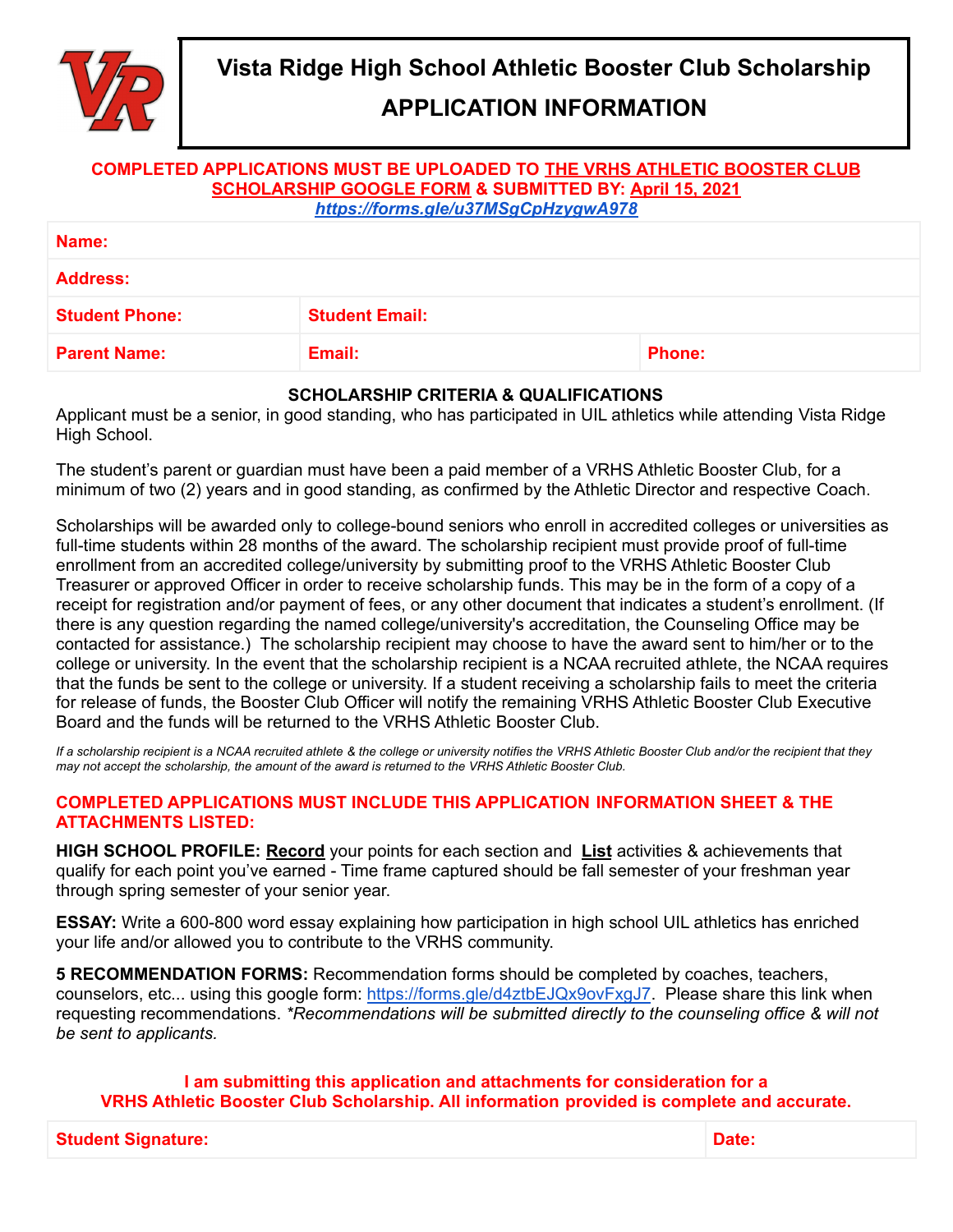# **Vista Ridge High School Athletic Booster Club Scholarship HIGH SCHOOL PROFILE**

# **RECORD your points for each section & LIST your activities & achievements that qualify for each point**

**you've earned.** *Information must be complete and may be verified by the committee by contacting your counselors, teachers, coaches, sponsors, and employers.*

#### **1). ACADEMICS TOTAL POINTS:**

GPA =  $5+$  (give yourself 12 points), GPA =  $4.0 - 4.9$  (give yourself 10 points), GPA =  $3.0 - 3.9$  (give yourself 8 points), GPA =  $2.0 - 2.9$ (give yourself 6 points) *Total points possible = 12* **WEIGHTED GPA:**

#### **2). UIL ATHLETICS TOTAL POINTS:**

**LIST** all UIL (or equivalent) Athletics in which you have participated. Give yourself 1 point per full season of participation. (Includes ALL sports & levels (Freshman, JV1, JV2, Varsity) for athletes, trainers, managers). *Total points possible = 10*

#### **3). OTHER UIL ACTIVITIES TOTAL POINTS:**

**LIST** all UIL (or equivalent) NON-SPORT activities in which you have participated. Give yourself 1 point per full year/season of participation. (Includes, dance, band, choir, theater arts, debate, etc.) *Total points possible = 5*

#### **4). CLUBS, ORGANIZATIONS, & GROUP AFFILIATIONS TOTAL POINTS:**

**LIST** all groups in which you have participated. Give yourself 1 point per full year / season of participation. (Includes NON-UIL school and/or community involvement NOT previously captured above in bullet points #2 & #3, any select / summer / travel team sports or club sports and organizations you joined, as long as you were an active member for a full year /season- Examples: National Honor Society, PALS, Student Council, FCA, church / community group, summer select softball team, etc....)*Total points possible = 12*

| $^{\circ}$ 5). AWARDS & RECOGNITION                                                                                                    | <b>TOTAL POINTS:</b> |
|----------------------------------------------------------------------------------------------------------------------------------------|----------------------|
| <b>LIST</b> all awards, honors and recognitions received. Give yourself 1 point per award. (Includes school, community and employment) |                      |

Examples: Elected officer of a club, selected as captain or leader of a team or club, received your varsity letter for participating in an activity at the varsity level (i.e., you may have played football all 4 years and have given yourself credit for this in bullet point #2, however if you played on varsity your Jr. & Sr. year you would give yourself 2 additional points here>, Team MVP, All-District, All-State, Employee of the Month, etc...*Total points possible = 12*

#### **6). EMPLOYMENT TOTAL POINTS:**

**LIST** your work experience. Give yourself 1 point per year of summer employment if you worked 8 hours/WEEK average. Give yourself 1 point per year for school year employment if you worked 10 hours/MONTH average during the 9 month school year. *Total points possible = 4*

**Six Section Total TOTAL POINTS:**